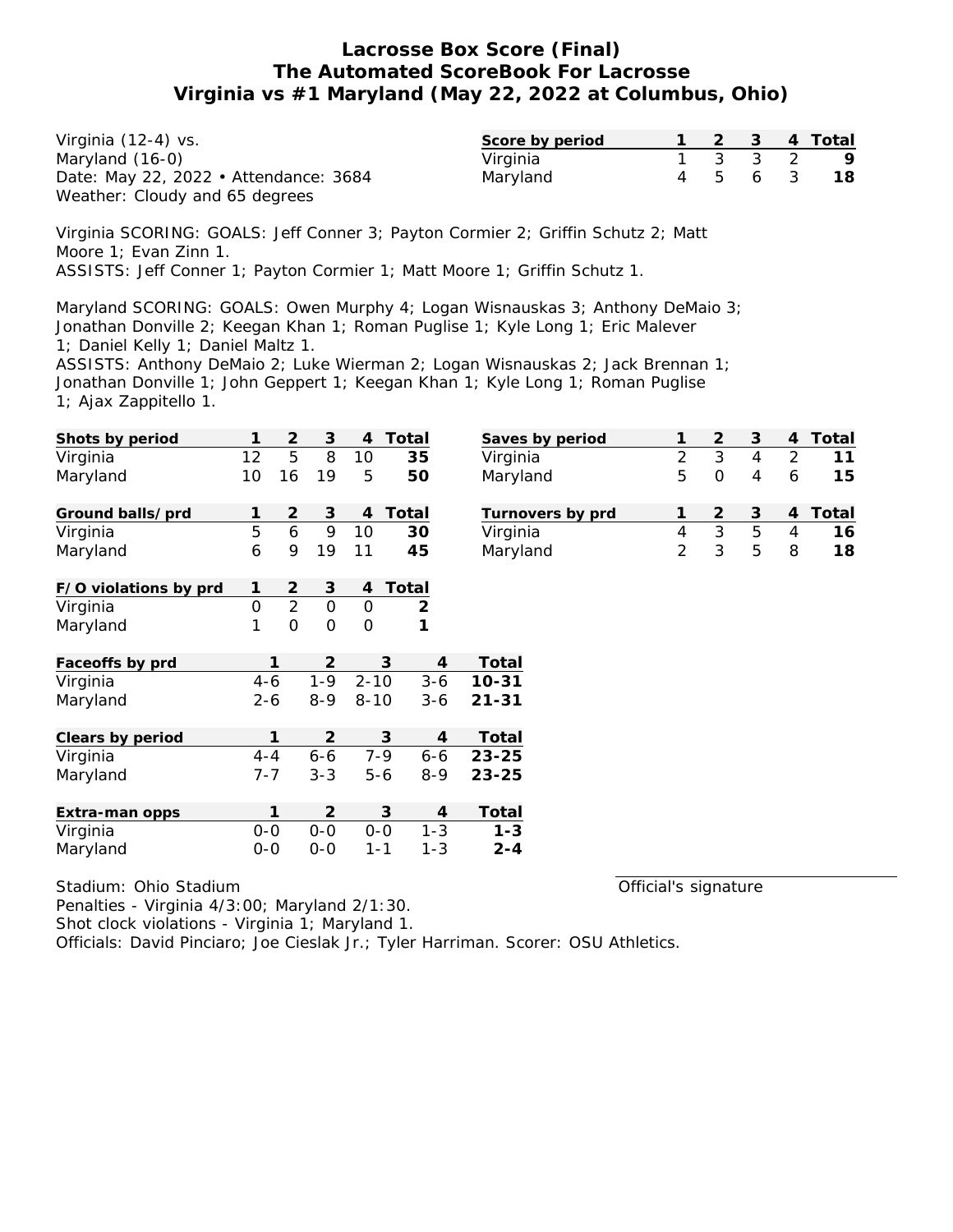| Maryland       |                |                     |                          |                          |                          |                   |                          |                          |                |                          |                |                |
|----------------|----------------|---------------------|--------------------------|--------------------------|--------------------------|-------------------|--------------------------|--------------------------|----------------|--------------------------|----------------|----------------|
|                | Pos $##$       | Player              | G                        | Α                        | Pts                      | Sh                | SO GB                    |                          | Face           | TO                       | СT             | Pens           |
| a              | 1              | Logan Wisnauskas    | 3                        | $\overline{2}$           | 5                        | 7                 | $\overline{4}$           | $\overline{a}$           | L.             | 3                        | $\overline{a}$ |                |
| m              | 3              | Jonathan Donville   | $\overline{2}$           | $\mathbf{1}$             | 3                        | $\overline{4}$    | $\overline{2}$           | $\mathbf{1}$             |                | $\qquad \qquad -$        | -              |                |
| а              | $\overline{4}$ | <b>Eric Malever</b> | 1                        | $\overline{a}$           | 1                        | 5                 | 3                        | 1                        | $\overline{a}$ | $\overline{2}$           | $\overline{a}$ |                |
| d              | $\overline{7}$ | Matt Rahill         | $\qquad \qquad -$        | $\overline{\phantom{0}}$ | $\qquad \qquad -$        | $\qquad \qquad -$ | $\overline{\phantom{0}}$ | $\overline{2}$           |                | $\qquad \qquad -$        | $\overline{a}$ |                |
| m              | 16             | Anthony DeMaio      | 3                        | 2                        | 5                        | 7                 | 4                        | $\frac{1}{2}$            | $\overline{a}$ | 1                        | $\overline{a}$ | $\overline{a}$ |
| a              | 19             | Keegan Khan         | 1                        | 1                        | $\overline{2}$           | $\overline{4}$    | 3                        | 3                        |                | $\mathbf{1}$             | 1              |                |
| m              | 23             | Kyle Long           | 1                        | 1                        | $\overline{2}$           | $\overline{2}$    | $\overline{2}$           | $\mathbf{1}$             |                | $\overline{2}$           | $\overline{a}$ |                |
| gk             | 30             | Logan McNaney       | $\overline{a}$           |                          | $\overline{a}$           | $\overline{2}$    | $\overline{a}$           | $\overline{4}$           |                | $\mathbf{1}$             | 1              |                |
| d              | 36             | Ajax Zappitello     | $\overline{a}$           | 1                        | 1                        | 1                 | $\overline{a}$           | $\mathbf{1}$             |                | $\overline{a}$           |                |                |
| d              | 43             | <b>Brett Makar</b>  |                          |                          | $\overline{a}$           | $\overline{a}$    | $\overline{\phantom{0}}$ | $\overline{4}$           |                | $\overline{\phantom{0}}$ | 1              | $1 - 1:00$     |
|                |                | -- Substitutes --   |                          |                          |                          |                   |                          |                          |                |                          |                |                |
|                | $\overline{2}$ | Bubba Fairman       | -                        |                          | $\overline{\phantom{0}}$ |                   | -                        | 3                        |                | $\overline{\phantom{0}}$ | $\overline{2}$ |                |
|                | 8              | Roman Puglise       | 1                        | 1                        | $\overline{2}$           | 3                 | 3                        | 3                        |                | 1                        | 1              | $1 - 0:30$     |
|                | 9              | Gabe Goforth        |                          |                          | $\overline{a}$           | $\overline{a}$    |                          | $\overline{a}$           |                | $\overline{a}$           |                |                |
|                | 18             | Drew Morris         | $\overline{a}$           |                          | $\overline{a}$           | $\overline{a}$    | $\overline{\phantom{a}}$ | $\overline{a}$           |                | $\overline{a}$           | $\overline{a}$ |                |
|                | 20             | John Geppert        | $\qquad \qquad -$        | 1                        | $\mathbf{1}$             | $\overline{2}$    | $\overline{a}$           | 3                        |                | $\mathbf{1}$             | $\overline{a}$ |                |
|                | 25             | Shea Keethler       | $\overline{a}$           | $\overline{a}$           | $\overline{a}$           | $\overline{a}$    | $\overline{a}$           | 1                        | $1 - 1$        | $\overline{a}$           | $\overline{a}$ |                |
|                | 29             | Gavin Tygh          | $\overline{\phantom{0}}$ | $\overline{a}$           | -                        | $\overline{a}$    | $\overline{\phantom{0}}$ | 1                        | $0 - 1$        | 1                        | $\overline{a}$ |                |
|                | 33             | <b>Alex Wicks</b>   |                          |                          | $\overline{a}$           |                   |                          | $\overline{a}$           | $\overline{a}$ | $\overline{a}$           |                |                |
|                | 34             | Geordy Holmes       | $\overline{\phantom{0}}$ |                          | -                        |                   | $\overline{a}$           | $\overline{a}$           |                | -                        | -              |                |
|                | 37             | Daniel Maltz        | 1                        | $\overline{a}$           | 1                        | 1                 | 1                        | $\overline{a}$           |                | 1                        | $\overline{a}$ |                |
|                | 38             | Ryan Siracusa       | $\overline{\phantom{0}}$ | $\overline{a}$           | $\overline{a}$           | $\overline{a}$    | $\overline{a}$           |                          | $\overline{a}$ | $\overline{\phantom{0}}$ | $\overline{a}$ |                |
|                | 39             | Alex Smith          | $\overline{a}$           | $\overline{a}$           | L.                       | $\overline{a}$    | $\overline{a}$           | 1                        |                | $\overline{a}$           | $\overline{a}$ |                |
|                | 40             | Colin Burlace       |                          |                          | $\overline{\phantom{0}}$ | $\overline{a}$    |                          | $\overline{a}$           |                |                          |                |                |
|                | 41             | Jack Brennan        | $\overline{a}$           | 1                        | 1                        | $\overline{2}$    | $\overline{a}$           | $\overline{a}$           | $\overline{a}$ | $\overline{a}$           | $\overline{a}$ | ۳              |
|                | 42             | Michael Roche       |                          | $\overline{\phantom{0}}$ | $\overline{\phantom{0}}$ |                   | -                        |                          |                |                          |                |                |
|                | 45             | Daniel Kelly        | 1                        | $\overline{a}$           | 1                        | 1                 | 1                        | $\overline{a}$           |                | $\overline{a}$           | $\overline{a}$ |                |
|                | 47             | <b>Nick Redd</b>    | $\overline{a}$           | $\overline{a}$           | $\overline{a}$           | $\overline{a}$    | $\overline{\phantom{0}}$ |                          |                | $\overline{\phantom{0}}$ |                |                |
|                | 51             | Jack McDonald       |                          | $\overline{a}$           | $\qquad \qquad -$        | $\overline{a}$    |                          |                          |                | $\overline{\phantom{a}}$ | $\overline{a}$ |                |
|                | 52             | Luke Wierman        | $\qquad \qquad -$        | $\overline{2}$           | $\overline{2}$           | $\overline{2}$    | $\overline{a}$           | 12                       | $20 - 29$      | $\overline{a}$           | $\overline{a}$ |                |
|                | 55             | Owen Murphy         | 4                        | $\overline{a}$           | $\overline{4}$           | $\overline{7}$    | 6                        | $\overline{2}$           |                | $\overline{a}$           | $\overline{a}$ |                |
|                | 56             | Owen Prybylski      | $\overline{a}$           | $\overline{\phantom{0}}$ | $\overline{a}$           | $\qquad \qquad -$ | $\overline{\phantom{0}}$ | $\overline{\phantom{m}}$ |                | $\overline{\phantom{0}}$ | $\overline{a}$ |                |
|                | 57             | Jake Higgins        |                          |                          | $\overline{\phantom{0}}$ | $\overline{a}$    | $\overline{\phantom{0}}$ | $\overline{2}$           |                | 3                        | $\overline{a}$ |                |
|                |                | Totals              | 18                       | $\overline{13}$          | 31                       | 50                | 29                       | 45                       | $21 - 31$      | 18                       | 6              | $2 - 1:30$     |
|                |                |                     |                          |                          |                          |                   |                          |                          |                |                          |                |                |
| #              |                | Goalkeepers         | <b>Minutes</b>           |                          | GA                       | W/L               |                          | Saves                    |                |                          |                |                |
|                |                | 30 Logan McNaney    | 57:27                    |                          | 8                        | W                 |                          |                          | 14             |                          |                |                |
| 18 Drew Morris |                |                     | 2:33                     |                          | 1                        |                   |                          |                          | 1              |                          |                |                |

Win-Logan McNaney (16-0).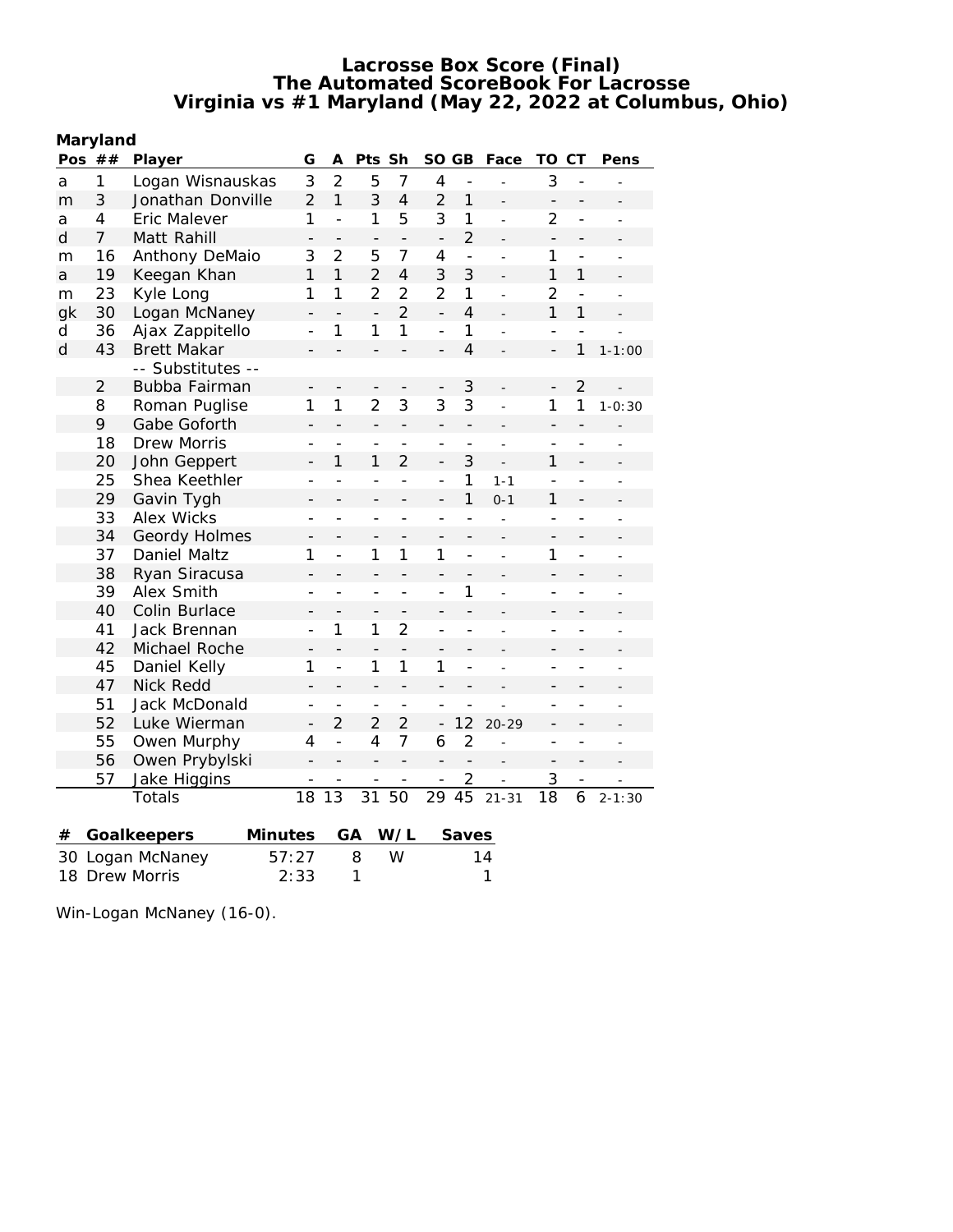| Virginia     |                      |                        |                          |                          |                          |                          |                          |                          |                |                          |                          |                          |
|--------------|----------------------|------------------------|--------------------------|--------------------------|--------------------------|--------------------------|--------------------------|--------------------------|----------------|--------------------------|--------------------------|--------------------------|
|              | Pos $##$<br>Player   |                        |                          | A                        | Pts Sh                   |                          | <b>SO</b>                | GB                       | Face           | TO                       | CТ                       | Pens                     |
| a            | 1                    | Connor Shellenberg     | $\frac{1}{2}$            | $\overline{\phantom{a}}$ | $\overline{a}$           | 5                        | $\overline{2}$           | $\overline{a}$           | $\overline{a}$ |                          |                          |                          |
| a            | 5                    | Matt Moore             | 1                        | $\mathbf{1}$             | $\overline{2}$           | 9                        | 6                        | $\overline{\phantom{0}}$ |                | 3                        | $\overline{\phantom{a}}$ | $1 - 0:30$               |
| a            | 24                   | Payton Cormier         | $\overline{2}$           | $\mathbf{1}$             | 3                        | 3                        | 3                        | $\overline{a}$           |                | 4                        |                          | $1 - 1:00$               |
| m            | $\overline{4}$       | Jeff Conner            | 3                        | 1                        | $\overline{4}$           | 6                        | 6                        | 1                        |                | $\overline{2}$           |                          |                          |
| m            | 10                   | Xander Dickson         | $\overline{a}$           | $\overline{a}$           | $\overline{a}$           | $\overline{4}$           | 1                        | 1                        | $\overline{a}$ | $\overline{a}$           |                          |                          |
| m            | 26                   | <b>Griffin Schutz</b>  | $\overline{2}$           | 1                        | 3                        | $\overline{2}$           | $\overline{2}$           | $\overline{\phantom{m}}$ |                | $\overline{a}$           |                          |                          |
| d            | 11                   | Cade Saustad           | $\overline{a}$           | $\overline{a}$           | $\overline{a}$           | $\overline{a}$           | $\overline{a}$           | $\mathbf{1}$             | $\overline{a}$ | 1                        | $\mathbf{1}$             | $\overline{a}$           |
| $\mathsf{d}$ | 22                   | Quentin Matsui         | $\overline{\phantom{0}}$ |                          | $\overline{a}$           |                          | $\overline{\phantom{0}}$ | $\overline{2}$           |                | $\mathbf{1}$             | 1                        |                          |
| $\mathsf{d}$ | 39                   | Cole Kastner           | ۰                        |                          | $\overline{a}$           |                          | $\overline{a}$           | 5                        | $\overline{a}$ | $\overline{a}$           | $\overline{2}$           |                          |
| gk           | 41                   | <b>Matthew Nunes</b>   |                          |                          |                          |                          |                          | 1                        |                |                          |                          |                          |
|              |                      | -- Substitutes --      |                          |                          |                          |                          |                          |                          |                |                          |                          |                          |
|              | 0                    | Evan Zinn              | 1                        |                          | $\mathbf{1}$             | 3                        | $\overline{2}$           | $\qquad \qquad -$        |                |                          |                          |                          |
|              | 8                    | Danny Parker           | $\overline{a}$           |                          | $\overline{a}$           | $\overline{a}$           | $\overline{a}$           | $\overline{2}$           | $\overline{a}$ | 1                        | $\overline{a}$           |                          |
|              | 12                   | <b>Jack Simmons</b>    | -                        |                          | $\qquad \qquad -$        | $\overline{a}$           | $\overline{\phantom{0}}$ | $\overline{a}$           |                | $\qquad \qquad -$        | $\overline{a}$           |                          |
|              | 14                   | Will Cory              |                          | $\overline{a}$           | $\overline{a}$           |                          | $\overline{a}$           | $\overline{a}$           |                | $\overline{a}$           |                          |                          |
|              | 15                   | Mike Prestipino        | -                        |                          |                          |                          | $\overline{a}$           | $\overline{a}$           |                | $\overline{\phantom{0}}$ |                          |                          |
|              | 16                   | George Fulton          |                          | $\overline{a}$           | $\overline{\phantom{0}}$ | $\overline{a}$           | $\overline{a}$           | $\overline{a}$           |                | $\overline{a}$           | $\overline{a}$           |                          |
|              | 17                   | Miles Thompson         |                          | $\overline{\phantom{0}}$ | $\qquad \qquad -$        | $\overline{\phantom{a}}$ | $\overline{\phantom{0}}$ | $\overline{\phantom{0}}$ |                | $\overline{\phantom{m}}$ | $\overline{a}$           |                          |
|              | 18                   | Patrick McIntosh       | $\overline{\phantom{0}}$ | $\overline{a}$           | $\overline{a}$           | 1                        | 1                        | $\overline{a}$           | $\overline{a}$ | 1                        | 1                        |                          |
|              | 19                   | Regan Quinn            | -                        | $\overline{\phantom{0}}$ | $\qquad \qquad -$        | $\overline{a}$           | $\overline{\phantom{0}}$ | $\overline{\phantom{0}}$ |                | $\qquad \qquad -$        |                          |                          |
|              | 23                   | Petey LaSalla          | $\overline{\phantom{0}}$ |                          | $\overline{\phantom{0}}$ |                          | $\overline{\phantom{0}}$ | 6                        | $10 - 27$      | $\overline{a}$           |                          | L,                       |
|              | 25                   | Scott Bower            | -                        |                          | -                        |                          | $\overline{\phantom{0}}$ | 3                        |                | -                        | $\mathbf{1}$             |                          |
|              | 32                   | Grayson Sallade        | $\overline{a}$           | L                        | $\overline{a}$           |                          | $\overline{a}$           | $\overline{a}$           | L,             | 1                        | $\overline{a}$           | L                        |
|              | 33                   | Peter Garno            | -                        |                          | -                        |                          | -                        |                          |                | $\mathbf{1}$             |                          |                          |
|              | 34                   | Noah Chizmar           | $\overline{a}$           |                          | $\overline{a}$           |                          | $\overline{a}$           | 3                        |                | $\overline{a}$           |                          |                          |
|              | 40                   | Gable Braun            | -                        |                          |                          |                          |                          |                          | $0 - 4$        |                          |                          | $1 - 1:00$               |
|              | 42                   | Michael Bienkowski     | $\overline{a}$           |                          | $\overline{a}$           |                          | $\overline{a}$           | $\overline{a}$           |                | $\overline{a}$           |                          |                          |
|              | 43                   | Mitchell Whalen        | $\qquad \qquad -$        |                          | $\overline{\phantom{0}}$ | $\overline{a}$           | $\overline{\phantom{0}}$ | $\overline{a}$           |                | $\overline{\phantom{0}}$ |                          | $1 - 0:30$               |
|              | 44                   | Jake Giulieri          | $\overline{a}$           | $\overline{a}$           | $\overline{a}$           |                          | $\overline{a}$           |                          | $\overline{a}$ | $\overline{a}$           |                          | $\overline{a}$           |
|              | 45                   | Ben Wayer              | $\overline{\phantom{0}}$ |                          | $\overline{a}$           | $\overline{2}$           | 1                        | $\overline{4}$           | L,             | $\qquad \qquad -$        | $\overline{2}$           | $\overline{\phantom{a}}$ |
|              | 49                   | Jack Peele             |                          |                          |                          |                          |                          | 1                        |                |                          | 1                        |                          |
|              |                      | Totals                 | $\overline{9}$           | $\overline{4}$           | 13                       | $\overline{35}$          | 24                       | 30                       | $10 - 31$      | 16                       | 9                        | $4 - 3:00$               |
|              |                      |                        |                          |                          |                          |                          |                          |                          |                |                          |                          |                          |
| #            |                      | Minutes<br>Goalkeepers |                          | GA                       |                          | W/L                      |                          | Saves                    |                |                          |                          |                          |
| 41           | <b>Matthew Nunes</b> |                        | 59:08                    |                          | 18                       | L                        |                          |                          | 11             |                          |                          |                          |
| 17           | Miles Thompson       |                        | 0:52                     | $\overline{O}$           |                          | $\overline{O}$           |                          |                          |                |                          |                          |                          |

Loss-Matthew Nunes (11-4).